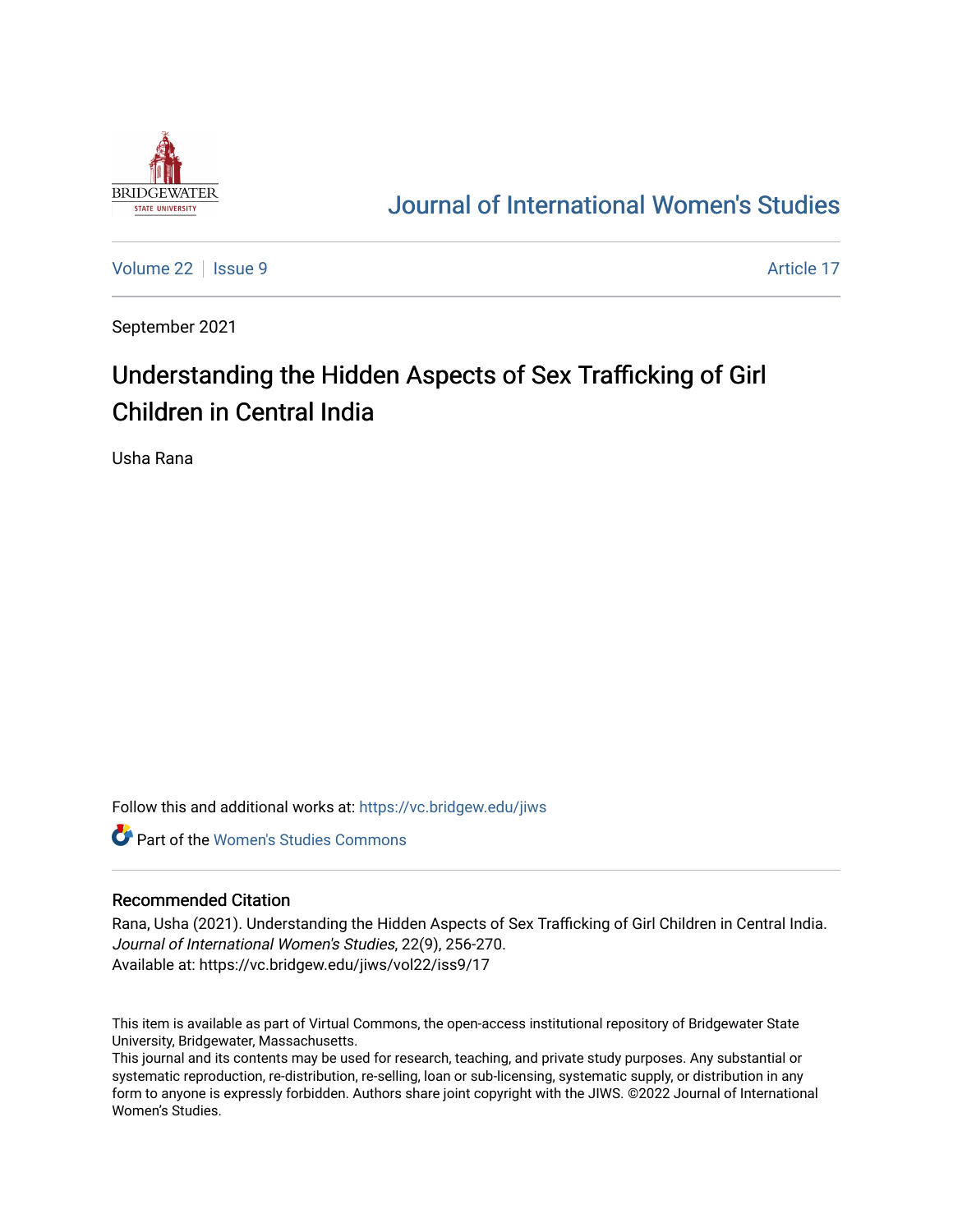Rana: Understanding the Hidden Aspects of Sex Trafficking of Girl Children in Central India

This journal and its contents may be used for research, teaching and private study purposes. Any substantial or systematic reproduction, re-distribution, re-selling, loan or sub-licensing, systematic supply or distribution in any form to anyone is expressly forbidden. ©2021 Journal of International Women's Studies.

### **Understanding the Hidden Aspects of Sex Trafficking of Girl Children in Central India**

By Usha Rana<sup>[1](#page-1-0)</sup>

#### **Abstract**

This study examines the deep-rooted socio-cultural practices of institutional prostitution, which is one of the factors contributing to sex trafficking in Central India. There are some states where women and girls are vulnerable to trafficking. The Honorable Supreme Court of India became aware of the issue and directed the National Crime Records Bureau (NCRB) to make a special report on the missing women and children. According to the NCRB report, Madhya Pradesh (M.P.) state ranks first in child trafficking and third in women's trafficking. The study discusses traditional prostitution practices among some communities in the state, such as Banchhada, Bedia, and Kanjar. They have long been involved in institutional prostitution and sex trafficking. These communities depend on prostitution proceeds from their sisters and daughters to survive. So, they prepare them to become prostitutes right from the beginning of their lives. Communities justify their practices as the traditions and customs of their culture. This study uses secondary and primary data to understand and analyze the hidden factors of culture-based prostitution and trafficking in Central India. The study's findings address the unconscious practices of communities that are responsible for the means of unconventional survival. Various parameters, including poverty, unemployment, and illiteracy, have contributed to these crimes.

*Keywords:* Banchhada, Bedia, Families, Kanjar, Kinships, Prostitution, Sex work, Trafficking, Women

#### **Introduction**

The Honorable Supreme Court (SC) of India ordered the National Crime Records Bureau (NCRB) to examine the data of missing persons since 2019, particularly children and women in the country. As per the SC directives, the NCRB prepared a detailed report based on crime data for three years (i.e., 2016, 2017, and 2018). The report is titled "Report on Missing Women and Children in India". The report is replete with distressing data on missing women and children in the country. This data has been used for programmes promoting the prevention of women and child trafficking, the rehabilitation of sex workers/prostitutes who wanted to leave sex work, and improving conditions for sex workers who wished to continue, to live with dignity. However, there are some states in the country where the situation is becoming worse with regards to missing women and children (NCRB, 2019). In addition, open literature discusses the primary factors including socio-economic and cultural factors behind this crime (Hameed et al., 2010; ILO & UNICEF, 2009; Warhurst et al., 2011). Sex trafficking is rife in most Indian states.

<span id="page-1-0"></span><sup>1</sup> Usha Rana is an Assistant Professor in the Department of Sociology and Social Work in Dr. Harisingh Gour Vishwavidyalaya (A Central University), Sagar, MP, India, and she is pursuing her Ph.D. from the same Department. She received M.A. and M.Phil. degrees in Sociology from Jiwaji University, Gwalior, MP, India, in 2006 and 2010, respectively. She is a member of the International Sociological Association, and Life Member of the Indian Sociological Society and IAWS. Her research interests are cultural studies, gender studies, and prostitution.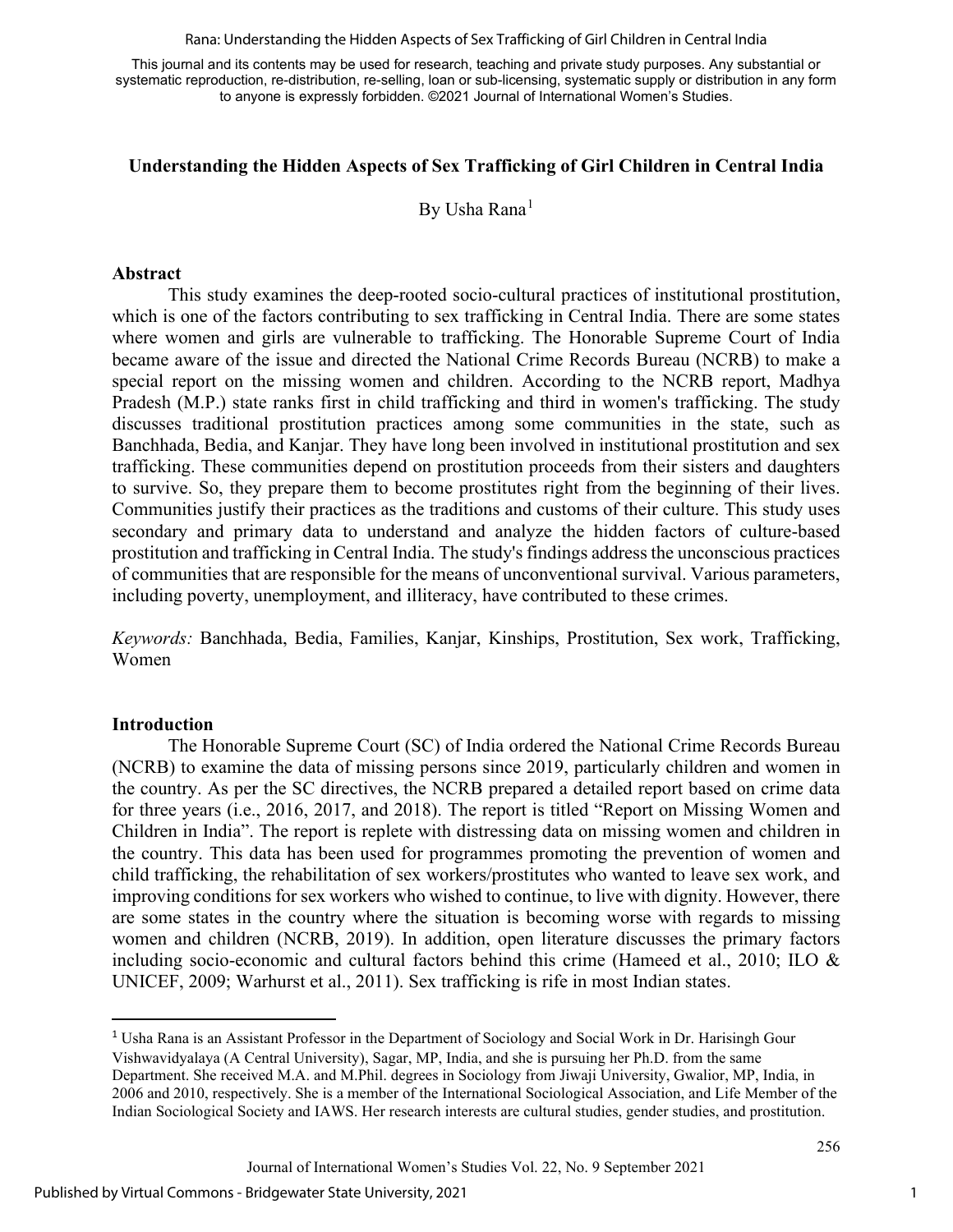Human trafficking is the third-highest emerging crime; it is a multibillion business industry around the world (Ghosh, 2009; Greenbaum et al., 2018; ECPAT, 2018; UNODC, 2018; US Department of State, 2019). As a result, international organizations have strived to enact laws and regulations to control this crime. In November 2000, the Palermo Protocols were adopted by the United Nations Convention against Transnational Organized Crime to impede, vanquish, and penalize human trafficking. These protocols elucidate the trafficking in persons as:

> "the recruitment, transportation, transfer, harboring, or receipt of persons, by means of the threat or use of force or other forms of coercion, abduction, fraud, deception, abuse of power or a position of vulnerability or the giving or receiving of payments or benefits to achieve the consent of a person having control over another person, for exploitation".

Furthermore, in terms of human rights, exploitation included the exploitation of the prostitution of others or other forms of sexual exploitation, forced labor or services, slavery or practices similar to slavery, servitude, or the removal of organs (United Nations Human Rights, 2000).

According to the NCRB report on 'missing persons on crime in India', the number of persons missing in 2016, 2017, and 2018 were 290,439, 305,267, and 347,524, respectively. The United States declared that India again retained Tier 2 status among the member countries in the list of *Human Trafficking in Persons Report 2019* (US Department of State, 2019). It argues that the state is unable to reach the minimum measures for eradication, which indicates failure on the part of government. The increment in the rate of trafficking demonstrates the lack of state wills because India has been retaining the same status since 2012, and before that, it was part of *Tier 2 Watch List 2* (Ghosh, 2009). However, the government is claiming that to retain such status, they took several efforts, and they have been aiming to achieve a better future. In order to support its claim, the government examined the crime data among all states reported by the NCRB. Maharashtra state retained the first position in missing women, followed by West Bengal and Madhya Pradesh (M.P.) while M.P. was placed first in missing children from 2016 to 2018, followed by West Bengal and Bihar. The contributing factors for this scenario in these states may be ascribed to their socio-economic and cultural conditions. This issue acquired significant attention in the arena of social sciences, particularly in sociology, to understand the situation at the micro-level in a different location, time, and culture across the country. Accordingly, this paper explores cultural conditions as hidden aspects of trafficking in M.P. state of Central India.

#### **Review of the Literature**

Human trafficking is growing within countries and as a borderless organized crime. Developing and under-developing countries have become the primary locations of transit points as well as destinations for traffickers. Asian countries have been facing more trouble due to poor socio-economic, political, and cultural backgrounds (Lee, 2005). Although the world is trying to control the problem, several international and national organizations, governments, and nongovernment organizations are cooperating for action (Camp et al. 2018; MacKinnon, 2012). However, the core of this problem is that trafficking is a highly secretive and esoteric business. Therefore, human trafficking remains often under-reported and untraced. Despite the United Nations Global Sustainable Goals calling for collective development goals to demand a better world for all, the rate of trafficking cases are increasing every day across the world. The United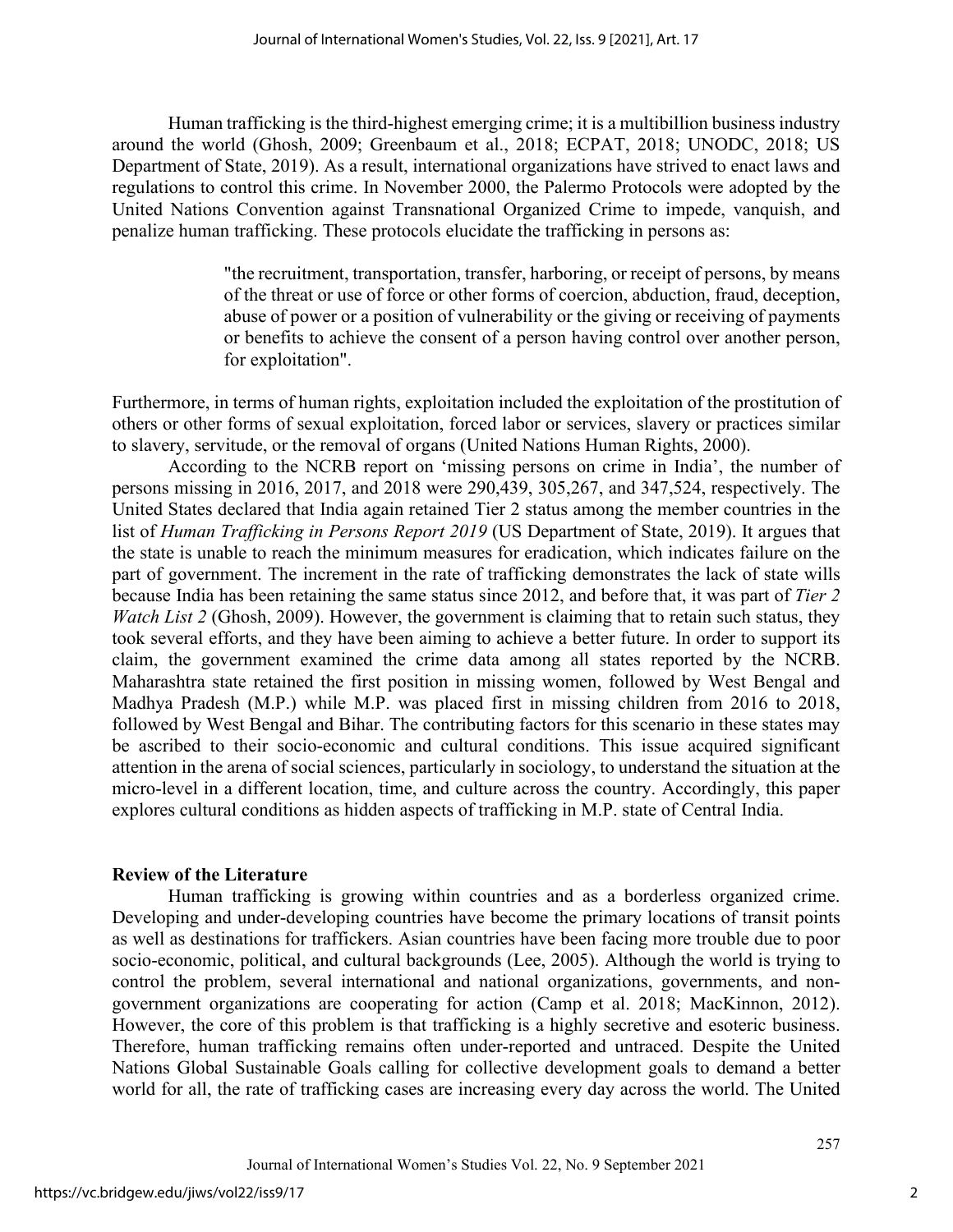Nations office on drugs and crime UNODC (UNODC, 2018) and the International Labor Organization (ILO) estimated that traffickers exploit 77% of all victims in the victims' countries of residence. Additionally, UNODC showed, based on ILO data on sex-trafficking, that victims have probably faced more cross-country trafficking, while victims of forced labor mostly faced more exploitation in their country of residence (UNODC, 2018).

Trafficking victims can be men, women, girls, and boys, but notably, the 2016 UNODC global report segregated data on the gender base and found that 71% of trafficked victims were women and girls while only 29% were men and boys. Women and girls are usually trafficked for sexual slavery, marriage, and domestic work, while men and boys are trafficked into exploitative labor (Sutinah & Kinuthia, 2019). However, India has been recognized as an origin, transit, and destination location for the trafficking of adolescent girls for commercial sexual exploitation (CSE). There is common acknowledgment that the major part of trafficked girls for CSE belong from the origin country of trafficked itself rather than from abroad. Cross-nation trafficking is almost 10% from India, while interstate trafficking within India comprises 89% (Asian Development Bank, 2003; US Department of State, 2019).

India is a big market for sex-trade due to it being a developing country. Despite this trend, women and girls are treated as consumer goods in India. There are several factors, including patriarchy, poverty, illiteracy, and some social malpractices that encourage the whole environment for trafficking in the country (Ghosh, 2009; Chelliah, 2010; Mehta & Bhattacharya, 2017). Patriarchal social structures have been responsible for the downfall of the sex ratio in the country, which caused an increase in female feticide, discrimination, and gender-based violence. Because of this country-wide trend, girls and women are increasingly exploited by traffickers for forceful marriage (Ghosh, 2009; 2014). In some cases, poor families themselves sold their daughters for marriages and for work through agents in foreign countries. On another front, sex tourism is a new rising component in India alongside girl-child trafficking. Moreover, many locations are providing sex services to clients outside the country, such as Thailand. States such as Goa, Kochi, and Kerala, as well as other tourist destinations are also becoming centers inside the country for sex services.

Although India has been recognized as a transit destination for women and child trafficking, the government has not taken any appropriate action to equalize the gender gap, which provides substantial grounds for trafficking (US Department of State, 2017; 2018; and 2019). Studies show that gender bias is a notable contributing factor to the sex-trade (Moussa, 2008; Jani & Felke 2015). There was a significant study based on world development indicators (WDI) in which 42 participants who were trafficked in sex-servitude from India were undertaken by Jani & Felke (2015). They showed that augmentation in the gender gap in the South Asian region created an upper level of discrimination and violence in society, which reinforced existing patriarchal norms. The study recommended immediate intervention to control gender biases in society to reduce trafficking and prostitution. The Ministry of Women and Child Development of the Government of India reported that the NCRB identified a total of 11,212 victims exploited into the forced labor, 7,570 victims trafficked for sexual exploitation, 3,824 victims trafficked in an unspecified manner, and 349 sold into forced marriages (US Department of State, 2018). Overall, there are 2.8 million sex workers in India, out of which more than 50% were trafficked and 35% of them entered into the trade before the age of 18. Another significant study advocated that gender inequality can be considered as a push factor for trafficking (Agustín, 2003), thus supporting the trend that often women are victims of trafficking in patriarchal societies (O'Connor & Healy, 2006). In the context of rural India, gender is considered as a significant factor for discrimination.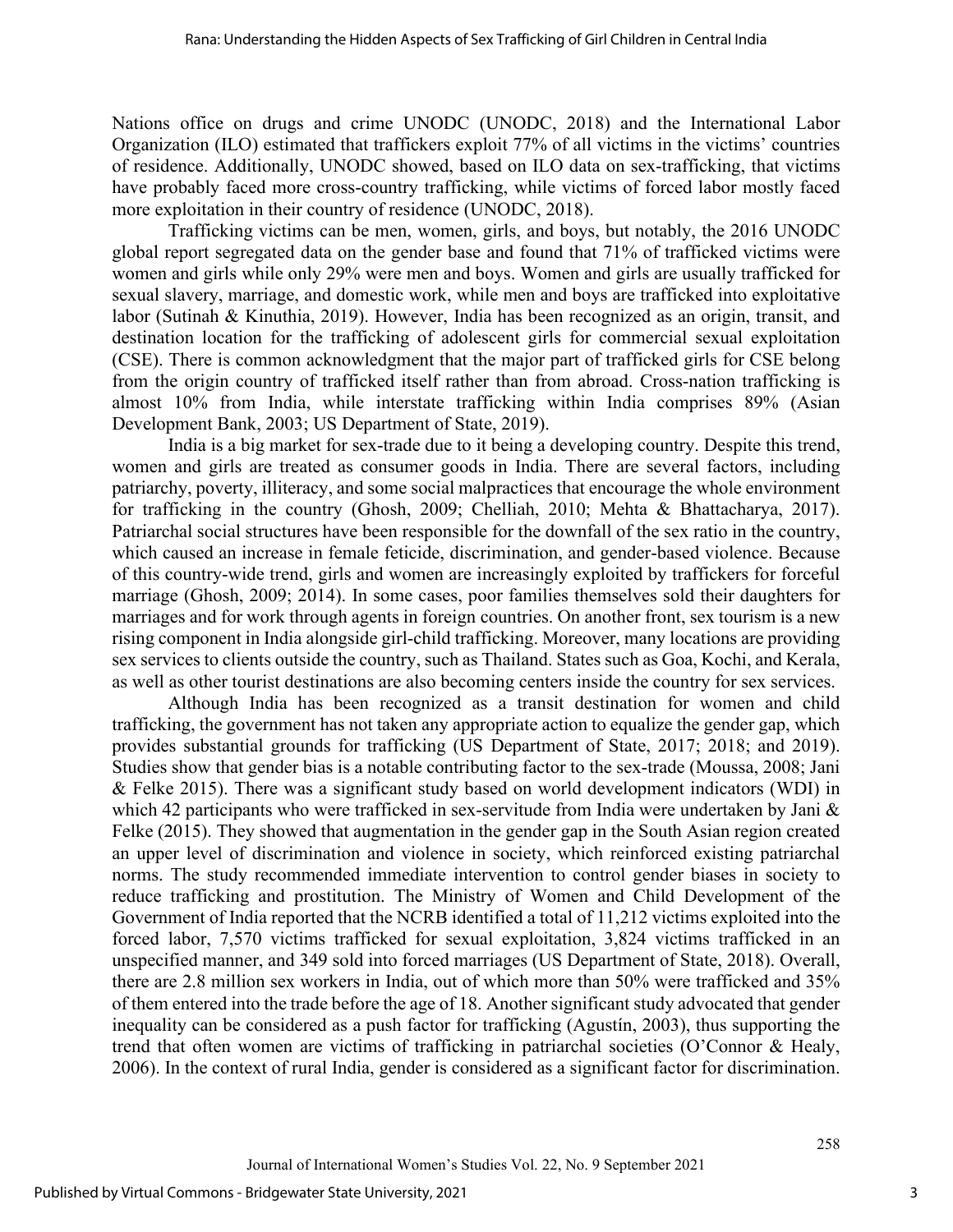Women come under the control of social ethics, which is issued by society against them (Anderson & Davidson, 2004).

Figure 1 below shows the child trafficking status of states in India. Madhya Pradesh leads the list of missing children (71% of total missing children are girls and the rest are boys), followed by West Bengal, Delhi, Bihar, Tamil Nadu, Uttar Pradesh, and others.

#### **Research Methodology**

This paper deals with some of the hidden socio-cultural factors of sex trafficking in central India, particularly in M.P. state. This study derives a conceptual understanding of sex trafficking in Central India, based on primary and secondary data. Two case studies are also included in this study as primary sources of data. The primary data based on case studies have been collected from the field by visiting two semi-governmental agencies located in Patharia village, Sagar district, and Morena district. The semi-government agencies are working towards rooting out institutional prostitution in M.P. The primary data has been analyzed into two parts. First, a series of interactions with relevant questions regarding the agency's establishment, about their history, progress, contribution, and the number of the beneficiaries, were done during fieldwork. Second, the variable-oriented approach was adopted, and the replications of data was avoided to ensure the study's validity and reliability. The scholarly contributions and reports from international, national, and non-governmental organizations have significantly contributed to collecting secondary data. Furthermore, the cases of trafficking in central India reported by national newspapers have also been included in this study. The secondary data has been analyzed and evaluated by extracting the relevant qualitative and quantitative data from secondary sources related to the study subject.

#### **Madhya Pradesh (M.P.): State Profile**

There are 28 states and 8 union territories in India. Some of them have good socioeconomic status and well-developed infrastructure, but many states are facing challenges. M.P. is the  $5<sup>th</sup>$  most populous state with 72.6 million people, which represents 6% of the total population of India. Historically, M.P. is known as a sick state, forming part of the BIMARU<sup>3</sup> (The Times of India, 2015a). However, M.P. has the  $10<sup>th</sup>$  largest state economy in India. Still, it ranked  $32<sup>nd</sup>$  in the human development index among the Indian states and union territory, which relegates it to low socio-economic status. As per the 2011 census, the sex ratio in MP is 931. The state sex ration is below the national average of 940. The literacy rate of males is 79% and females 59%. The state literacy rate is below that in comparison to the national average literacy rate, which is 83% for males and 65% for females (Census of India, 2011).

#### **Madhya Pradesh (M.P.): Status of Females**

According to the National Family Health Survey-4 (NFHS-4)<sup>4</sup>, the status of females in M. P. is pitiable. 33% of married women have experienced physical or sexual violence. Moreover, the desire for a male child may be indicated by the fact that six out of ten women who have only daughters have a desire for more children compared to those who had an only male child. NFHS-4 also reveals that 32.4 % of women were married before reaching the age of 18, compared to 38.6 % of women from rural areas who were married before reaching the age of 18. Currently, 23.2% of girls above the age of 10 are in state schools, but most of them drop out of schools at the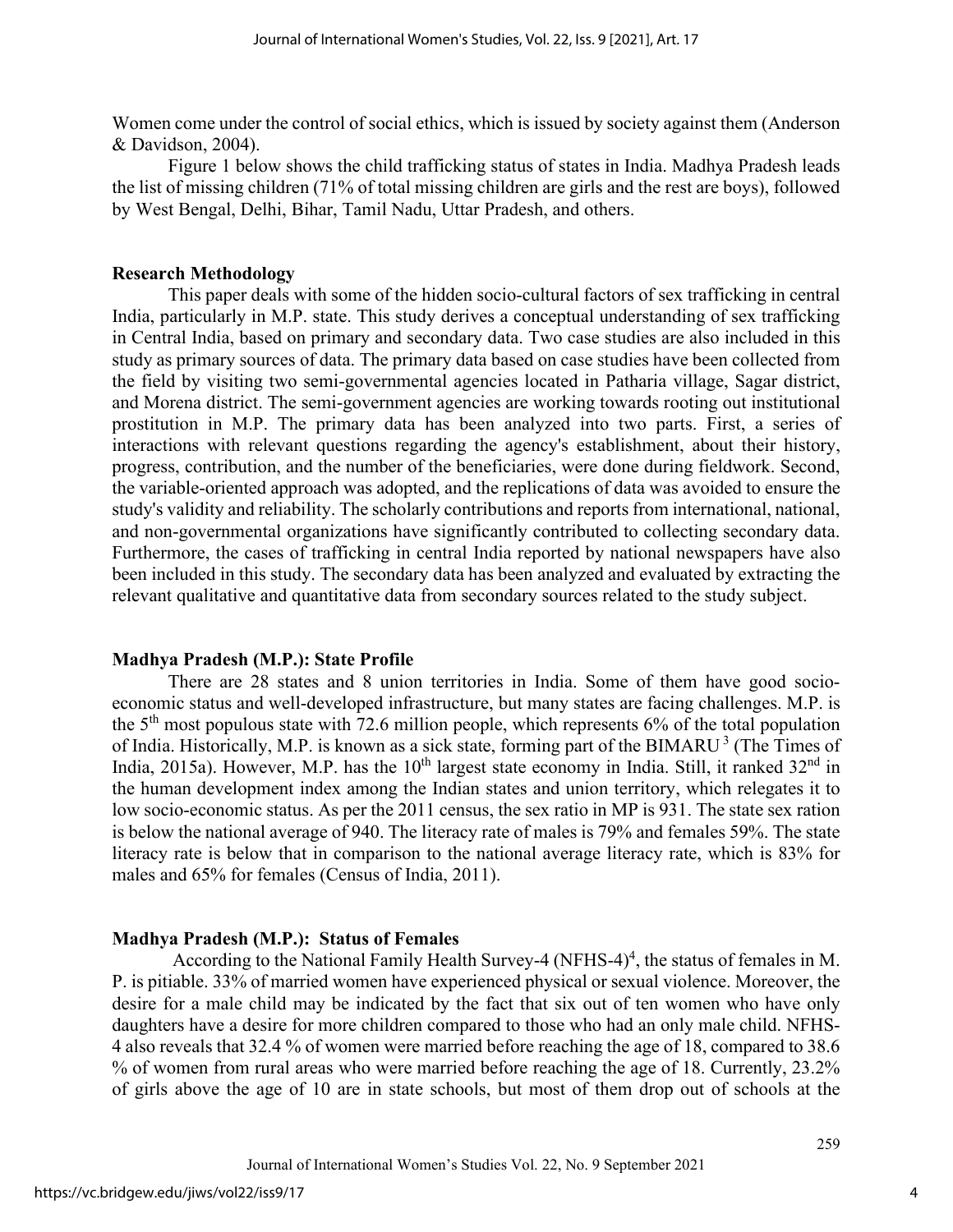secondary level. The infant mortality rate (IMR) is 51 out of 1,000, while the under-five mortality rate (U5MR) is 65 out of 1,000. The state has the highest cases of feticide, which is 30% of the country (The Times of India, 2015b). The 2011 census unveiled that only 33% of women from MP are participating in the workforce (Census of India, 2011).

# **Figure 1: State-wise Distribution of a Number of Missing Children in India from 2016 to 2018 based on NCRB Report 2019 on Missing Women and Children in India.**



The above alarming demographical profile of women in the state is a consequence of its social structure and cultural practices, which are based on discrimination. This can be understood with the help of NCRB data: the MP state accounted for a total of 5,433 rape cases in 2018, which is 16%, and the MP state overtook those on the list of states where most cases of rapes were registered in the country. This is followed by 5,562 cases in 2017, while 4,882 rape cases were reported in 2016 (India Today, 2020). According to a report on Missing Women and Children in India, the state secured a top position in child trafficking and third place in women trafficking in the country (NCRB, 2019). As shown in Figure 1, M.P. state is involved in trafficking to England, the Gulf States, Korea, and the Philippines. The state has also reported that 25 persons on an average disappeared each day between 2010 and 2015. It is noticeable that 60% of this figure was girls, and most of them were untraced (Hindustan Times, 2016; The Hindu, 2020; The Economic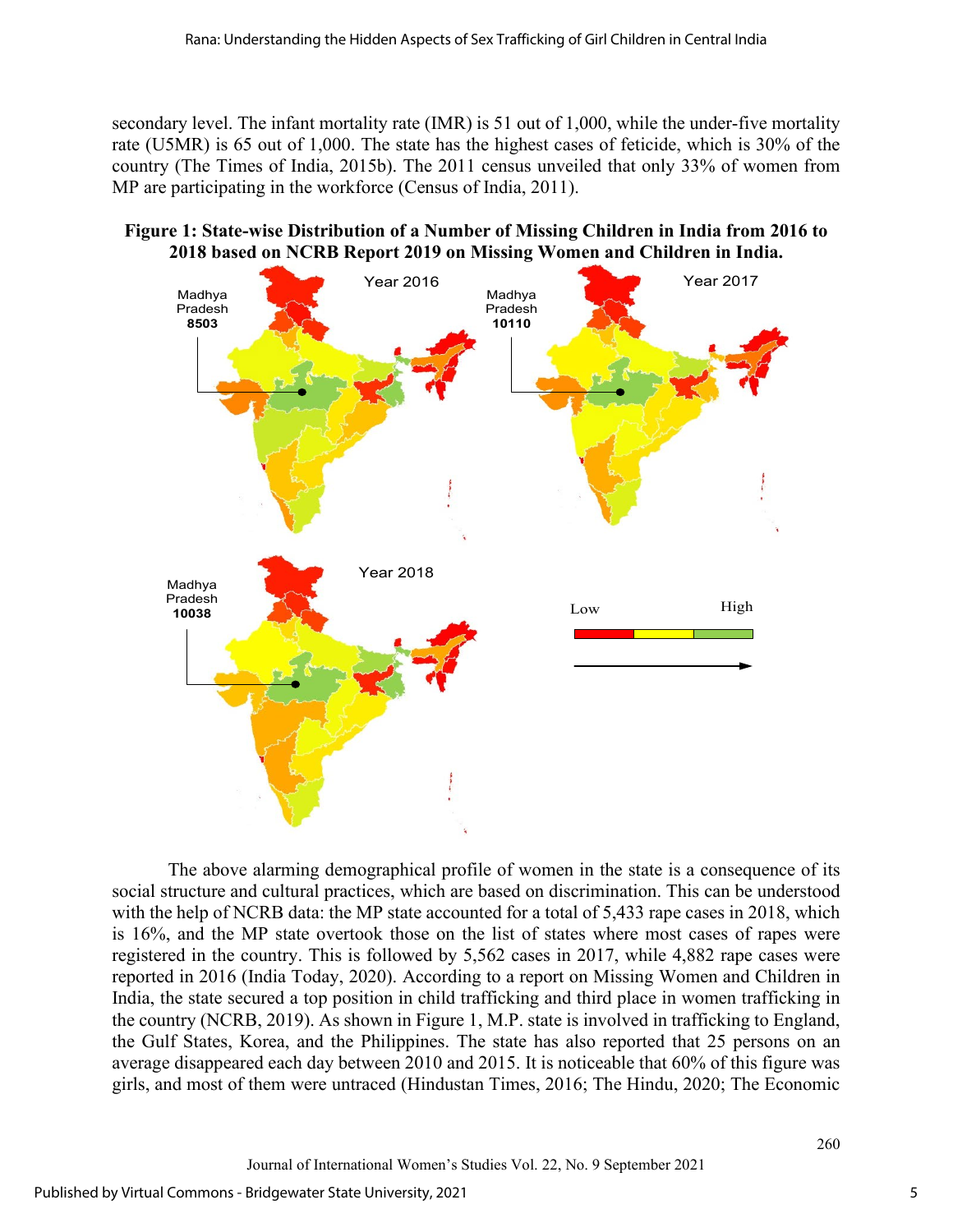Times, 2020). Figures 2 and 3 present the district-wide distribution of a number of missing children in M.P since 2017 and 2018.

#### **Understanding of Harmful Socio-cultural Local Practices and Trafficking in M.P.**

Cultural practices play a significant role in formatting a society or country, but traffickers have been using these practices as a weapon to cover-up their malpractices and present themselves as a savior of their culture and traditions. The Palermo Protocol clearly explained that exceptions cannot be made to the criminalization requirement based on cultural variations. Governments must examine how traffickers may exploit cultural practices to conduct criminal activities. In some cases, traffickers may take advantage of religious beliefs to coerce victims into servitude, and it is important that governments seek help from and offer support to cultural and religious leaders taking strides to protect their communities from human traffickers. There are some illustrations like "juju oath" (Watt & Kruger, 2017), a religious practice of community-based prostitution and trafficking in Nigeria. They practice community-based prostitution and trafficking in Nigeria. It is a psychological way of controlling the women in prostitution and is much stronger than any violence that can be done to them. Many countries in South Asia face the practice of debt bondage, a form of human trafficking in which traffickers use debt to force an individual into forced labor (US Department of State, 2019).

#### **Figure 2: District-wide Distribution of a Number of Missing Children in M.P in 2017 based on NCRB Report 2019 on Missing Women and Children in India***.*



**2017 Data of Missing Children in M.P.**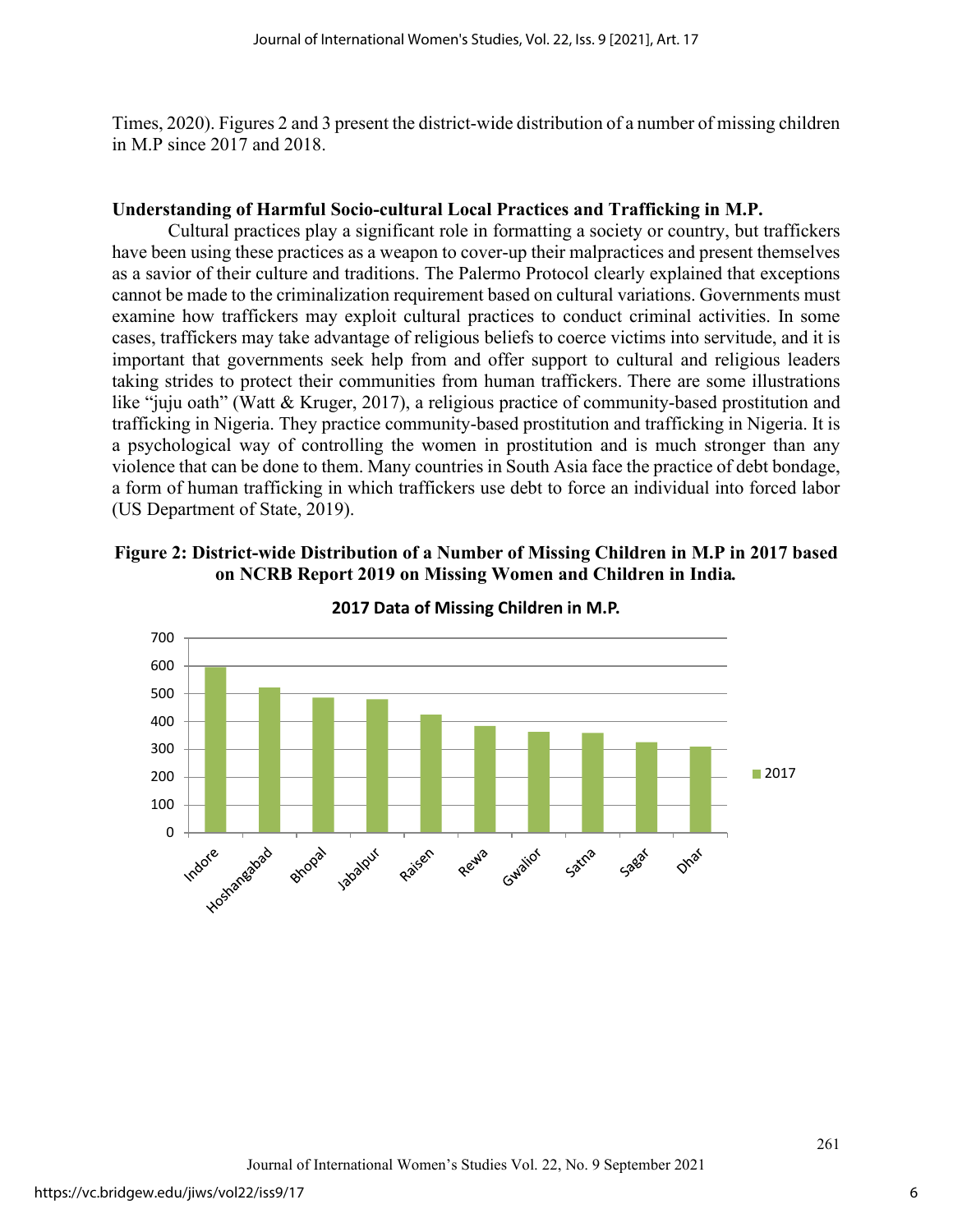



**2018 Data of Missing Children in M.P.**

In India, the ancient practice of Devadasi or Joginis continues even today. The term Devadasi or Joginis is derived from the Sanskrit language, which literally translates to the "female slave of God". In the devadasi traditional system, adolescent girls from lower caste are "married" to Hindu deities, and upper caste individuals and temple patrons sexually exploit them in the name of God and tradition. Bachhada, Bedia, and khanjar communities are 'denotified' communities of central India, inhabited in the three major states, including Madhya Pradesh, Uttar Pradesh, and Rajasthan. The term 'denotified' was used as emblematic to refer the communities or groups by the British government during British rule in India who were involved in criminal activities. The traditional prostitution is the means of survival for these communities, and their daughters and sisters are their sources of livelihood (ActionAid<sup>1</sup>, 2008; India Today, 2016; Rana et al. 2020<sub>a</sub>). After the seven decades of independent India, these communities could not reach the mainstream of development. They depended on prostitution for survival. In these communities, women neither marry nor live normal lives; they are introduced to prostitution between 13-15 by their fathers and brothers. They are exploited for sex trafficking and victimized by institutional practices. A notable work illustrated that these communities use women/girls' bodies for family survival (Agarwal, 2008). The male of such communities preserved their wives' chastity and justified the involvement of their sisters and daughters into prostitution as normal. Studies reveal that men of the community are lethargic, not contributing as they should to family income (Agarwal, 2008). However, such a contradiction can be seen in their social structure, which creates several questions. In the following sections, a brief discussion on the understanding of their social structure is provided.

# *Banchhada Community*

Banchhada community is spread over seventy-five villages in the three districts Ratlam, Mandsaur, and Neemuch of M.P., and their total population is about 23,000, of which at least 65% are women. They survive on family-based prostitution and consider the birth of a girl auspicious as it means another breadwinner for the family. The girl who enters into prostitution is known as *khilawadis* (one who plays). A survey conducted by the Women Empowerment Department, Government of M.P. in 2015 in 38 villages in Mandsaur, showed that their population in the district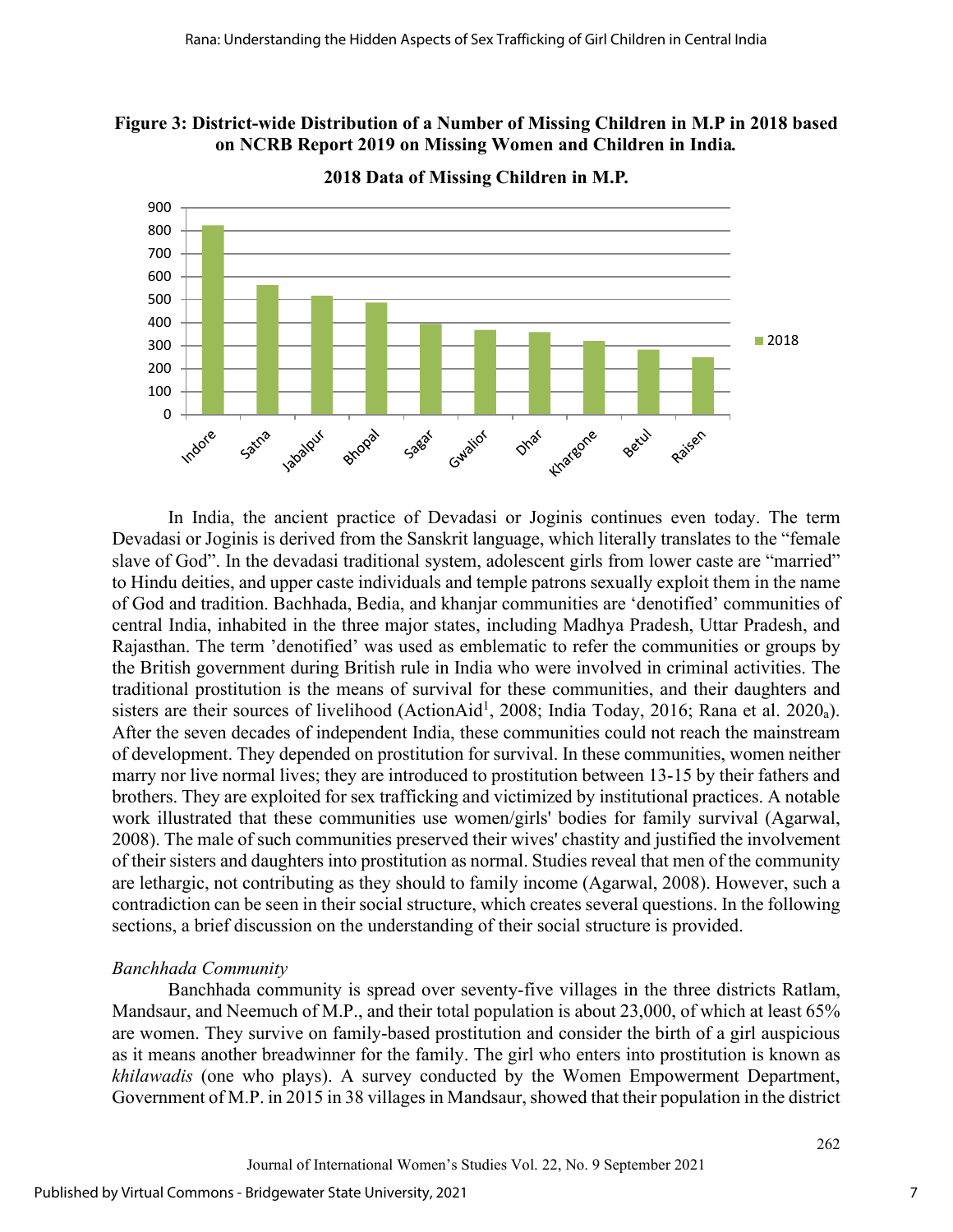was 3,435, with 2,243 women and 1,192 men. It can be noted that the population of women is almost double the population of men. One other study conducted in 24 Banchhada dominated villages in Neemuch in 2012 showed that the women population was 3,595, while the men population was 2,770. Prostitution has led to the menace of human trafficking in the community. In order to improve the financial condition of the family, Banchhada members buy newborn girls from different parts of the state or country (Nair & Sen, 2004; India Today, 2018a; Ministry of Culture, Government of India, 2018). When the girls grow up, they introduce them to prostitution. The community manages such trafficking processes in an organized manner with the help of agents in different locations. People in the community believe that this is their investment, but, unfortunately, women of this community are commonly found to be HIV positive (Verma et al., 2004; India Today, 2018b).

#### *Bedia Community*

The major proportion of Bedia are found in central Indian states, including M.P., Uttar Pradesh, and Rajasthan. According to the Joshua project<sup>2,</sup> the total population of the Bedia is 556,000 in South Asia, and 26,000 out of total population resided in M.P., India. The higher number of Bedia can be recorded in different districts of M.P., including Gwalior, Sagar, Morena, Guna, Rajgrah, Shivpuri, Shajapur, Bhopal, and Vidisha. This community is involved in traditional rai folk dance, and their sisters and daughters are destined for the traditional occupation of prostitution (India Today, 2013; Nair & Sen, 2004; Santhya et al. 2014). The community celebrates the occasion of the birth of a girl child. Community constituted norms takes for granted that their elder daughter would join prostitution for family survival. However, younger daughters and sisters may also join the same. Besides, the male of the community fortifies the chastity of their wives (Rana, 2019; The Hindu Business Line, 2017; India Today, 2013). They groom their daughters to be prostitutes and they are persuaded to watch pornography or blue films with their families. Sometimes families use growth hormone oxytocin to quicken adult growth of adolescents. When any girl enters into prostitution, the community organizes rituals like '*nathutarna*' or '*sardhakwana*'. This occasion is commemorated as an event of conversion of girlhood into womanhood. Afterward, the woman is symbolized as a prostitute (Baharwali) in the community, and she is unavailable to be married. However, the Bedia community asserted that their girls are engaged only in folk dance (Rana,  $2020<sub>b</sub>$ ) and concealed the involvement into prostitution as prostitution is recognized as a stigma in the other communities. Consequently, several Bedia women are trafficked in different locations of the country and also outside of the country for sex work. Studies conducted in red light areas of Delhi and Mumbai show that Bedia women from different states are working there as sex workers (Agarwal, 2008; Sahni et al., 2008; The Hindu, 2016; Baruah, 2019).

#### *The Kanjar Community*

Members of the Kanjar community are widely known as singers, dancers, musicians, operators of carnival-type rides, and sex workers. They are also known for the maker of small terracotta toys and sell these toys sedentarily door-to-door in rural and urban communities. According to the Joshua project (ibid.), the Kanjar community is found in more than 15 states of India. Their population in M.P. is 18,000. They are inhabited in Dewas, Shajapur, Bhopal, Indore, Khandwa, and Ratlam districts of M.P. The Kanjar community traditionally survives on the earnings of daughters and sisters from prostitution. Women have to sell their bodies for the survival of their families. If any woman wishes or tries to leave it, then the local panchayat (Local agency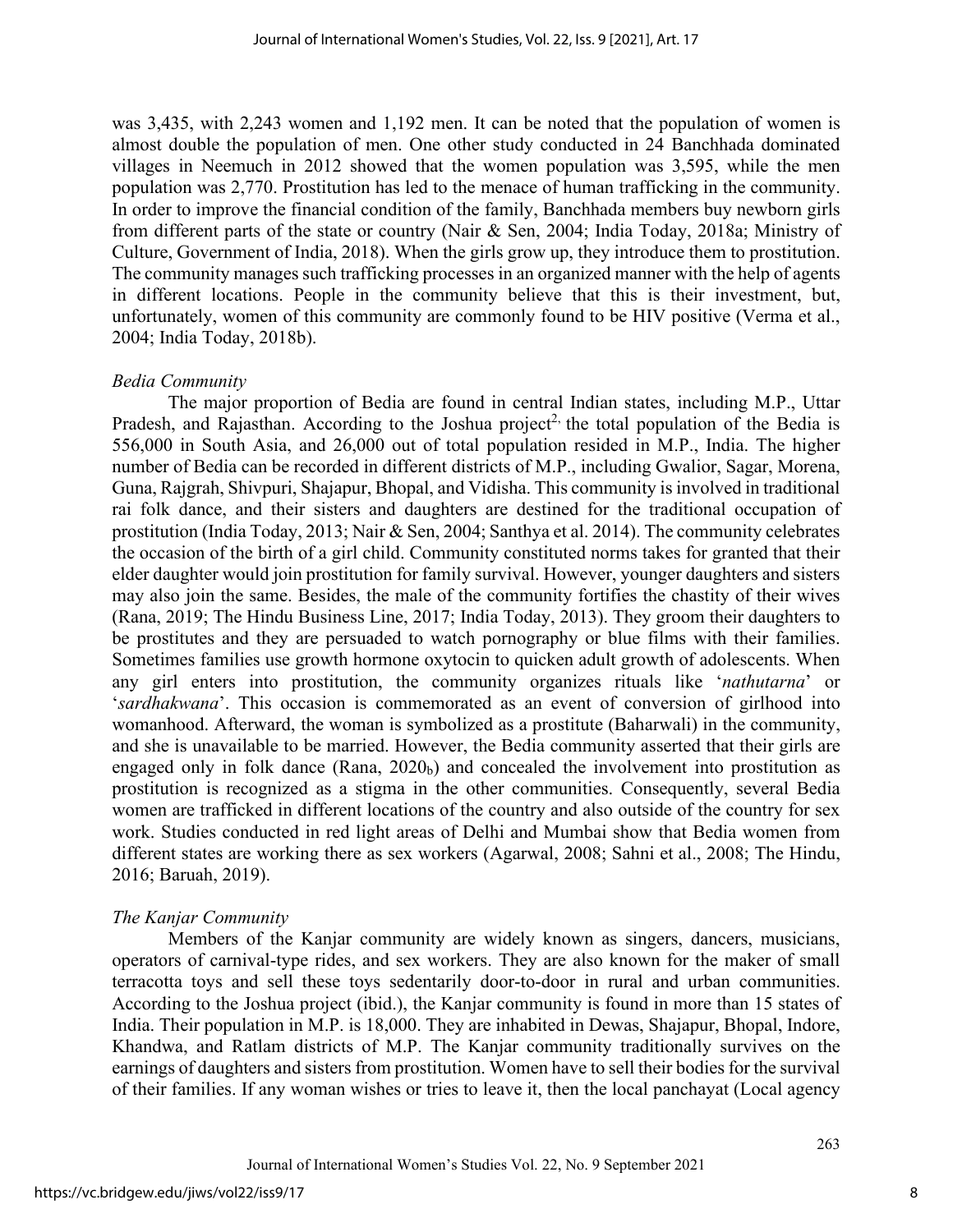with authority) has a right to punish her (India Today, 2016; Hindustan Times, 2014). There are many studies and reports which show that Kanjars are engaged in girl-child trafficking from one state to another state or outside the country. However, since the Kanjars have opted for such a profession as a primary source of livelihood from long ago, they take it to be normal (Saeed, 2002; Dayal, 2020).

#### **Discussions and Interventions to Change in Institutional Prostitution**

The communities who are surviving through institutional prostitution are a small but significant proportion of the population in the M.P. state. Unfortunately, the state has been holding the highest position in the list of the missing children (girls make up 71% of all trafficked) in the country. There are several other communities with these traditional practices like Nats, Koltas, Sansi, and others who are habitats in nearby states. These communities have secret networks of trafficking. The state government needs to intervene in the tradition of sexual abuse. Consequently, the M.P. government has started schemes to take control over the institutional prostitution like Jabali Yojana. This scheme provides funds to children belonging to such communities. The government also initiated the 'Nirmal Abhiyan' since 1992-93, through which women from these communities were forced to get married, and hence this scheme was failed. Besides, the government of India has started several programs like The Immoral Traffic (Prevention) Act, 1956 (ITPA), Criminal Law (Amendment) Act 2013, Protection of Children from Sexual offenses (POCSO) Act, 2012, and others. Despite all efforts, institutional support for sex trafficking among these communities is understood as an esoteric tradition. However, there are some case studies of individuals or groups that have been providing a new hope to change and eventually eradicate institutional prostitution.

#### *Case Study 1*

This case study is about Ms. Champa Ben, who was a disciple of Acharya Vinoba Bhave. She came to Patharia village in 1982 and spent almost the last three decades of her life bettering the Bedia community. Ms. Champa Ben was felicitated by several national and regional awards, including the Indira Gandhi award and National award for child welfare. She established a hermitage in Patharia village in 1984, which was named as Satya Shodhan Ashram. There are approximately 200 students (i.e., 100 residing students and 100 non-residing students) from Bedia and other communities (vulnerable communities) in the ashram. The ashram provides shelter, food, and education to all the students with the help of the state government. The ashram has been working to improve the future of the new generations of the village. As a positive outcome, several boys of this village joined the policing and other services as government employees. Moreover, girls in this village are qualified up to  $8<sup>th</sup>$  standard, and only a few of them are employed, including in the government and private sectors. However, limited resources have created trouble for girl students of the ashram to continue their education after the 8<sup>th</sup> standard. Lack of vocational courses and other sources for higher education have paralyzed them. One female teacher from Satya Shodhan Ashram revealed that the government has launched three small projects in association with non-government agencies for Bedia women to help them exit the traditional source of livelihood. Unfortunately, the Bedia women were not satisfied with the insufficient salary so, within a short span, these projects have failed.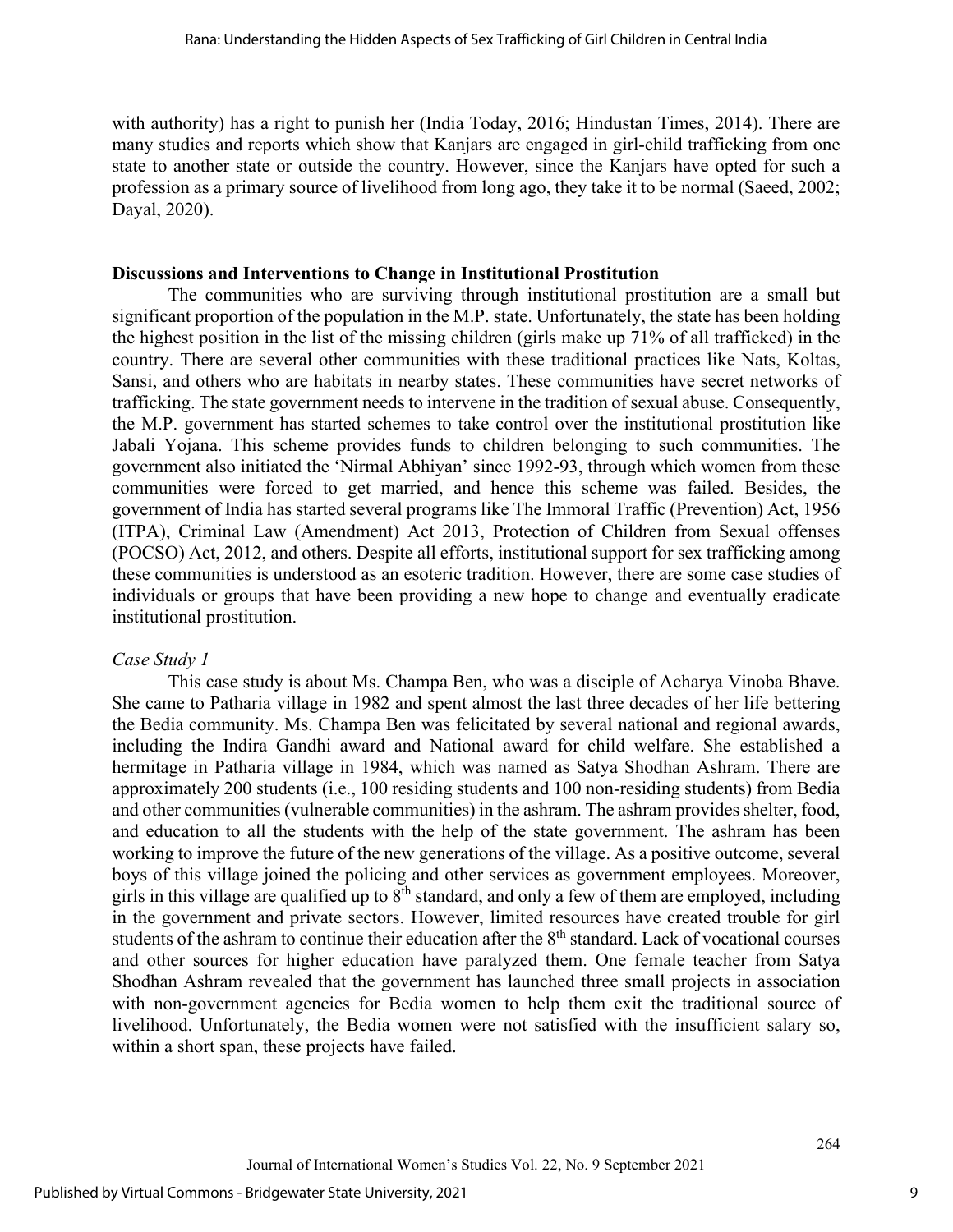#### *Case Study 2*

Another ashram named Abhyudaya Ashram was established in 1992 by Mr. Ram Snehi in Morena district of M.P. He dedicated his whole life to the furtherance of the community. He was awarded with the CNN-IBN Real Heroes Award 2010 for his efforts in improving the life of Bedia children. Today, the Abhyudaya Ashram is promoting the new generation of the Bedia community for a better future. There are 250 students in the ashram; many of them belong to other states. The ashram provides shelter, food, ethical values of life, and education to the students up to the  $10<sup>th</sup>$ standard. Only girl students are allowed to pursue their higher education in nearby cities under the ashram's direction and financial support. As a result, many students have participated in games on a regional and national level. The director of the Ashram, Ms. Aruna Chhari, disclosed that more than 250 students from the Ashram are working as government and private employees in different parts of the country. She also declared that many hurdles were due to lack of resources.

However, one other study of Basai village in the Agra district of Uttar Pradesh showed that the roles of non-government organizations were reshaping the situation on the ground of the Bedia community. Currently, 90% of families are not forcing their daughters into prostitution. They have accepted the fact that with the help of the non-government organization, they can root out their deviant traditions of institutional prostitution (The Times of India, 2015c).

Hence, only a long-term intervention can change the collective mindset of such communities. Accordingly, awareness, education, and a good source of livelihoods can help communities and the country to control the human trafficking. Their unconscious prescriptive traditions must be converted into positive consciousness so that people of all communities can appreciate the comprehensive meaning of life with dignity.

#### **Conclusion**

The purpose of this paper was to examine hidden parts of child trafficking in M.P. The study addressed the unconscious practices of communities with unconventional survival means. Different milieu parameters, including poverty, unemployment, and illiteracy, have contributed to the continued practice of these occupations. It was shown that new learned behavior can change old cultural practices and traditions and contribute to new social life. This paper also showed that the role of the state in interceding with non-government agencies has remolded the collective mindset of such communities. Structurally based occupations of prostitution created 'false consciousness' among the community. Such communities now understand that while girl children are working for family survival, they are being victimized by tradition and are being trafficked extensively. A large proportion of missing women and girl children are still undeclared due to such practices. Hence, long-term intervention is required to control girl child trafficking in central India.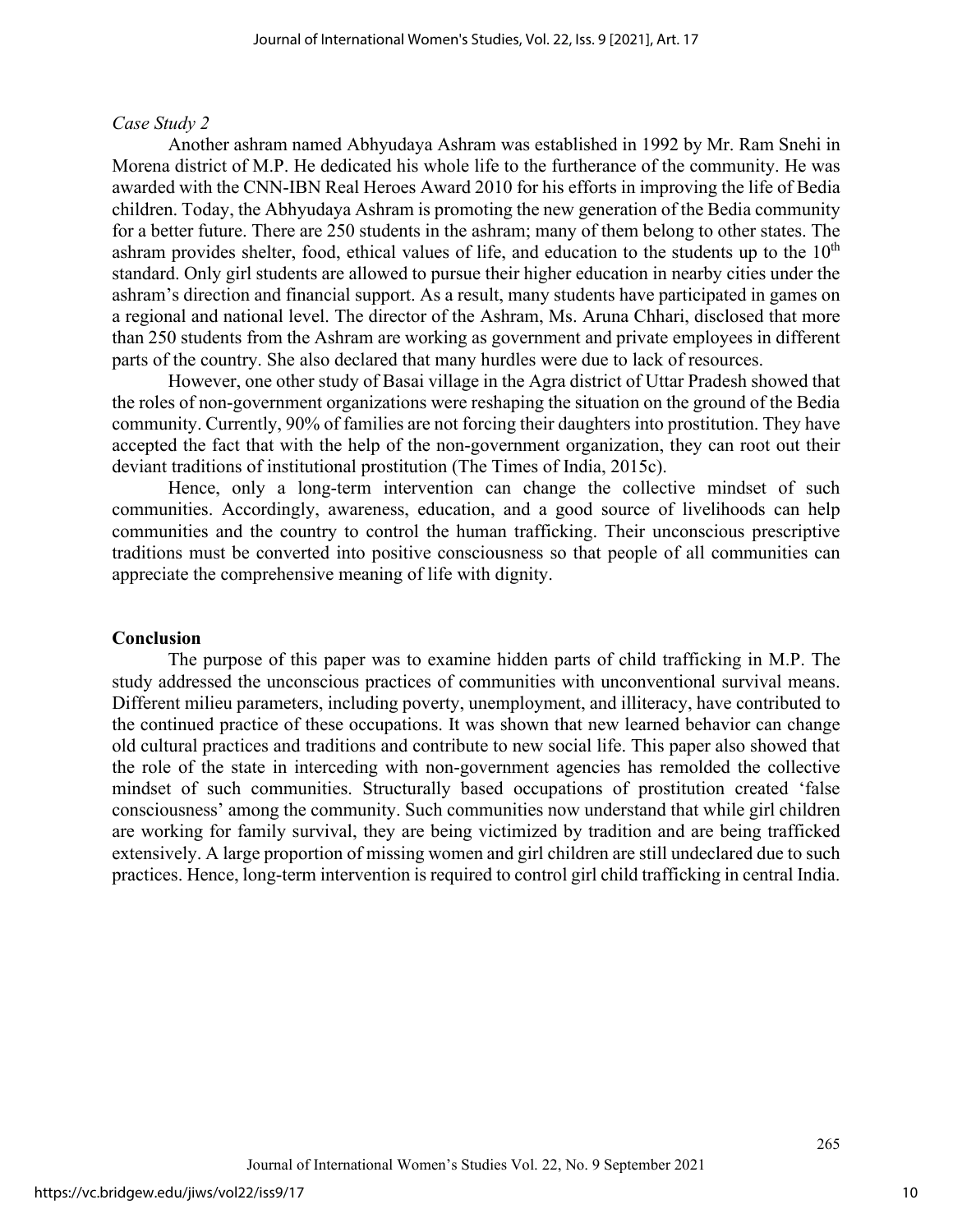# **Notes**

- 1. ActionAid: ActionAid is a body of global federation affiliated with ActionAid International. They have a presence in more than 40 countries worldwide, including India, since 1972. The poor and the excluded have been at the center of their discourse and actions. [https://www.actionaidindia.org/who-we-are/vision-mission/.](https://www.actionaidindia.org/who-we-are/vision-mission/)
- 2. Joshua project: Joshua project is a group of ethnic people from all around the globe. https://legacy.joshuaproject.net/
- 3. BIMARU: An acronym formed from the first letters of the names of the Indian states of BI-Bihar, M-Madhya Pradesh, R-Rajasthan, and U-Uttar Pradesh. It was coined by Ashish Bose in the mid of 1980. All states have low resources and high density of population and are located in central India.
- 4. National Family Health Survey-4 (NFHS-4): A national database about Indian families and health status of people (2015-16) http://rchiips.org/NFHS/pdf/NFHS4/MP\_FactSheet.pdf.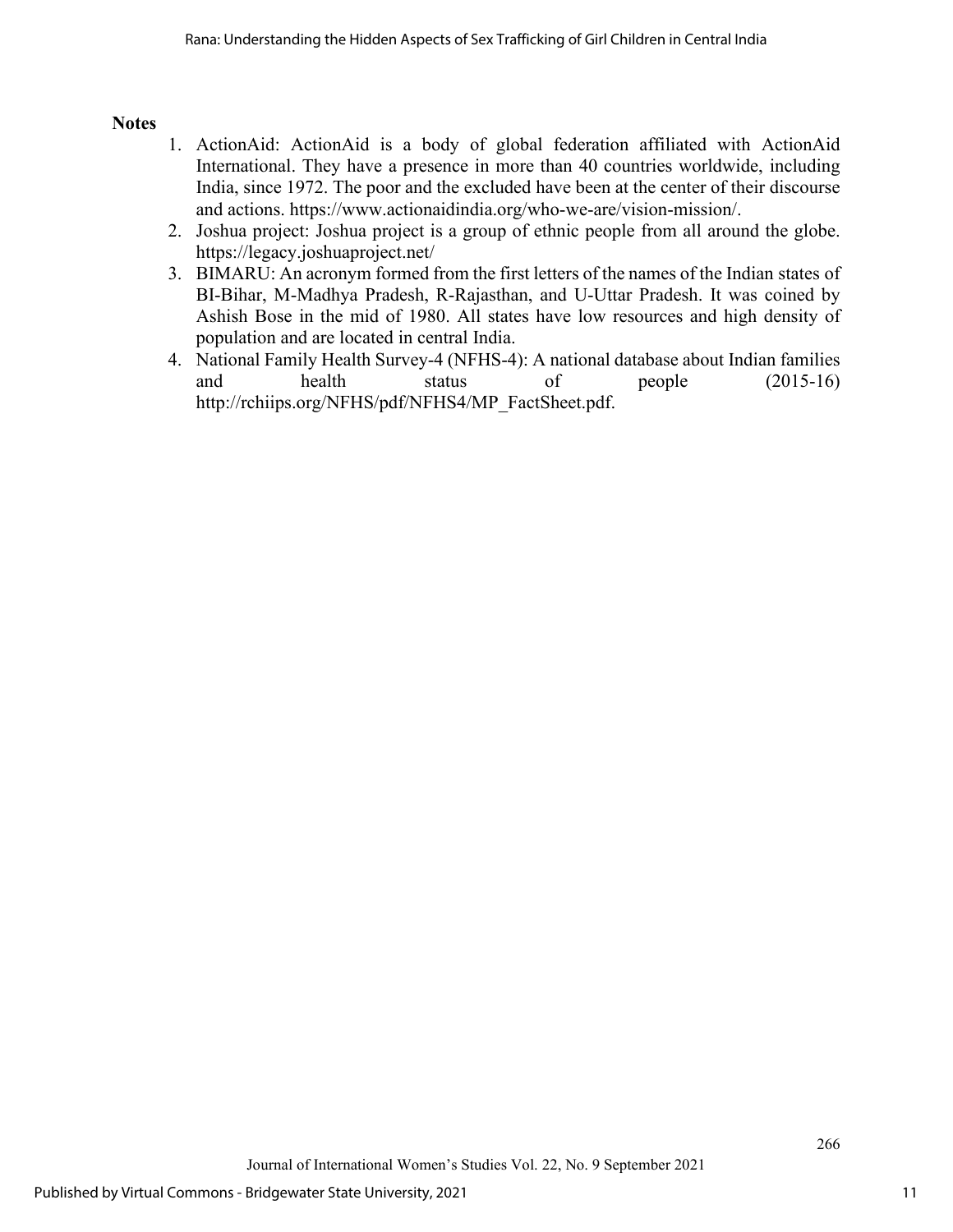# **References**

- Agarwal, A. (2008). *Chaste wives, and prostitute sisters: patriarchy and prostitution among the Bedias of India*. Routledge Publication, New Delhi.
- Anderson, B. & Davidson J. (2004). *Trafficking: A Demand Led Problem? Part I: A Review of Evidence and Debates*. Save the Children Sweden. Retrieved on Feb. 08, 2020, from http://www.childtrafficking.com/Docs/anderson\_o\_connel\_davidson\_2004\_trafficking\_a demand led p 1.pdf.
- Asian Development Bank. (2003). *Combating Trafficking of Women and Children in South Asia: Regional Synthesis Paper for Bangladesh, India, and Nepal*. Retrieved on Feb. 08, 2020, from https://www.adb.org/publications/combating-trafficking-women-and-childrensouth-asia-regional-synthesis-paper-bangladesh.
- Agustin, L. (2003). Sex Gender and Migrations: Facing Up to Ambiguous Realities. *Soundings*, 23, 84-98. DOI: 10.3898/136266203819377187.
- Baruah, R. (2019). Gender, Sexuality, and Caste-Based Occupations: A Case Study of the *Bedia* Community of North India. In Leal Filho W., Azul A., Brandli L., Özuyar P., Wall T. (Eds.) *Gender Equality. Encyclopedia of the UN Sustainable Development Goals*. Springer, Cham.
- Camp, M. A., Barner, J. R., & Okech, D. (2018). Implications of human trafficking in Asia: a scoping review of aftercare initiatives centered on economic development. *Journal of Evidence-Informed Social Work,* 15(2), 204-214. DOI:10.1080/23761407.2018.1435326.
- Census of India. (2011). Ministry of Home Affairs, Government of India. Retrieved on Jan. 22, 2020, from http://censusindia.gov.in/.
- Chelliah, J. R. (2010). *Political Economy of Poverty Eradication in India and Essays on Fiscal Reform*. Sage India.
- Dayal, S. (2020). Kanjar subculture: socialisation for sex work amongst traditional entertainers in India*. Culture, Health & Sexuality,* 1-11*.* DOI:10.1080/13691058.2019.1705397.
- ECPAT. (2018). *The trafficking of children for sexual purposes: One of the worst manifestations of this crime*. Retrieved on Feb. 19, 2020, from [https://www.ecpat.org/news/trafficking](https://www.ecpat.org/news/trafficking-the-third-largest-crime-industry-in-the-world/)[the-third-largest-crime-industry-in-the-world/.](https://www.ecpat.org/news/trafficking-the-third-largest-crime-industry-in-the-world/)
- Greenbaum, V. J., Yun, K., & Todres, J. (2018). Child Trafficking: Issues for Policy and Practice. *The Journal of Law, Medicine & Ethics,* 46(1), 159-163. DOI: 10.1177/1073110518766029.
- Ghosh, B. (2009), Trafficking in women and children in India: nature, dimensions and strategies for prevention. *The International Journal of Human Rights*, 13(5), 716-738. DOI: 10.1080/13642980802533109.
- Ghosh, B. (2014). Vulnerability forced migration and trafficking in children and women: A field view from the plantation industry in West Bengal. *Economic and Political Weekly*, 49(26-27), 58-64. Retrieved on March 02, 2020, from https://www.epw.in/journal/2014/26-27/review-rural-affairs-review-issues/vulnerabilityforced-migration-and-trafficking.
- Hameed, S., Hlatshwayo, S., Tanner, E., Türker, M., & Yang, J. (2010). *Human Trafficking in India: Dynamics, Current Efforts and Intervention Opportunities for the Asia Foundation*. Retrieved on March 05, 2020, from [http://asiafoundation.org/publications/pdf/718.](http://asiafoundation.org/publications/pdf/718)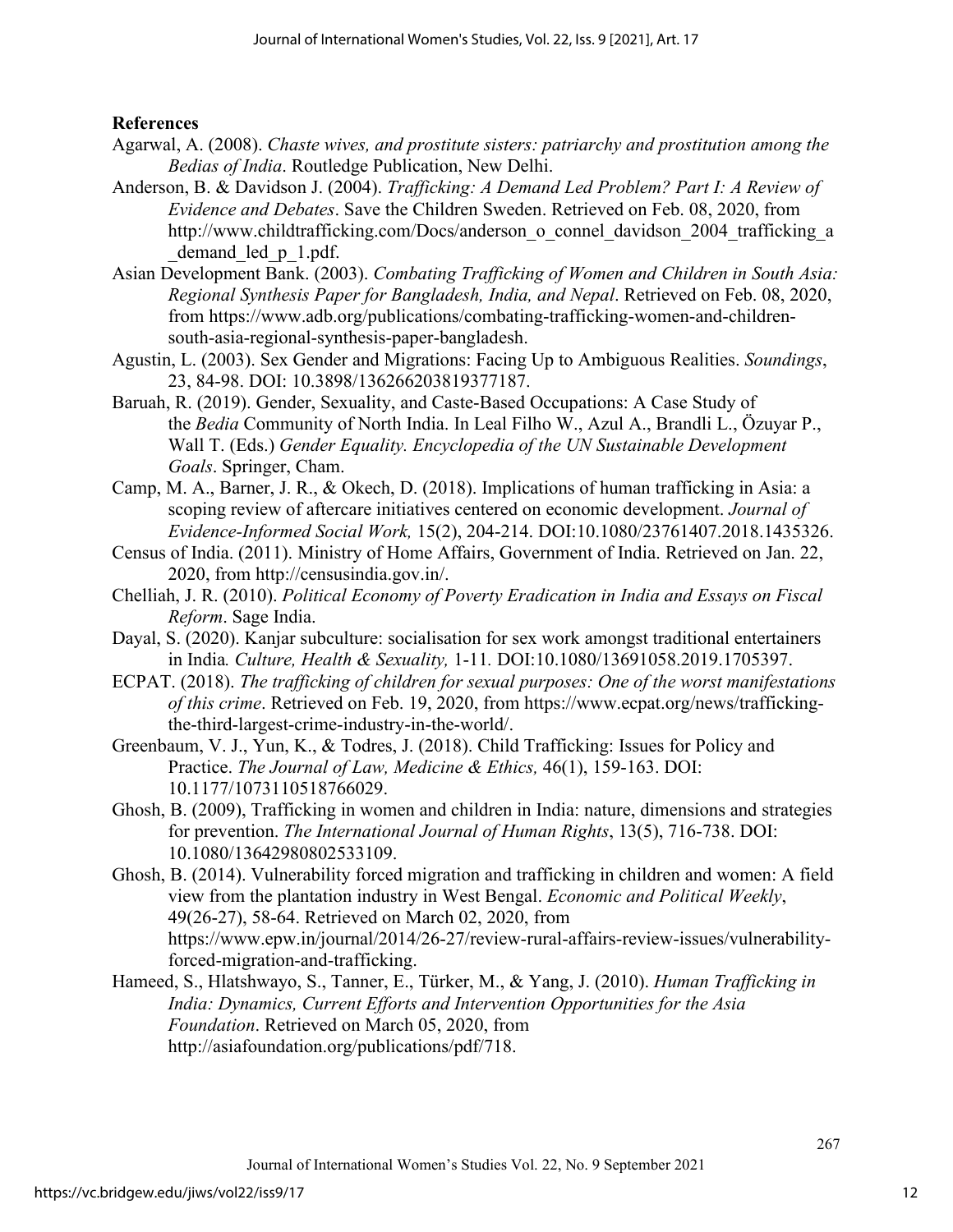- Hindustan Times. (2016). In 6 years, Madhya Pradesh saw 53,000 kids go missing. Retrieved on March 05, 2020, from [https://www.hindustantimes.com/bhopal/in-6-years-madhya](https://www.hindustantimes.com/bhopal/in-6-years-madhya-pradesh-saw-53-000-kids-go-missing/story-ytm43fgbIk18DpStyTQY3H.html)[pradesh-saw-53-000-kids-go-missing/story-ytm43fgbIk18DpStyTQY3H.html.](https://www.hindustantimes.com/bhopal/in-6-years-madhya-pradesh-saw-53-000-kids-go-missing/story-ytm43fgbIk18DpStyTQY3H.html)
- Hindustan Times. (2014). Madhya Pradesh tribe still shackled to British-era 'criminal'. Retrieved on March 06, 2020, from https://www.hindustantimes.com/india/madhya-pradesh-tribestill-shackled-to-british-era-criminal-tag/story-QZa4GFsdMZwL2GXYpL9MgI.html.
- ILO & UNICEF. (2009). *Training Manual to Fight Trafficking in Children for Labour, Sexual and Other Forms of Exploitation: Understanding Child Trafficking*. Retrieved on Feb. 28, 2020, from https://www.unicef.org/protection/Facilitator\_guide.pdf.
- India Today. (2013). Sex as trade and tradition: For Bedia families, sex is a family business where young girls engage in prostitution with the consent of the community. Retrieved on March 01, 2020, from https://www.indiatoday.in/magazine/society-thearts/story/20131028-sex-trade-and-tradition-family-business-bedia-families-768084- 1999-11-30.
- India Today. (2016). In Rajasthan, age-old tradition sees young girls pushed into. Retrieved on March 01, 2020, from [https://www.indiatoday.in/pti-feed/story/in-rajasthan-age-old](https://www.indiatoday.in/pti-feed/story/in-rajasthan-age-old-tradition-sees-young-girls-pushed-into-660517-2016-12-08)[tradition-sees-young-girls-pushed-into-660517-2016-12-08.](https://www.indiatoday.in/pti-feed/story/in-rajasthan-age-old-tradition-sees-young-girls-pushed-into-660517-2016-12-08)
- India Today. (2018a). This community in Madhya Pradesh celebrates the birth of a girl child, but for prostitution. Retrieved on March 01, 2020, from https://www.indiatoday.in/lifestyle/people/story/this-community-in-madhyapradeshcelebrates-the-birth-of-a-girl-child-but-for-prostitution-1192528-2018-03-19.
- India Today. (2018b). Banchhada, a community that celebrates birth of girls, but for. Retrieved on March 03, 2020, from [https://www.indiatoday.in/pti-feed/story/banchhada-a](https://www.indiatoday.in/pti-feed/story/banchhada-a-community-that-celebrates-birth-of-girls-but-for-1191998-2018-03-18)[community-that-celebrates-birth-of-girls-but-for-1191998-2018-03-18.](https://www.indiatoday.in/pti-feed/story/banchhada-a-community-that-celebrates-birth-of-girls-but-for-1191998-2018-03-18)
- India Today. (2020). At 5,433, MP tops in number of rape cases for 3rd year in row. Retrieved on March 03, 2020, from [https://www.indiatoday.in/crime/story/mp-tops-in-number-of](https://www.indiatoday.in/crime/story/mp-tops-in-number-of-rape-cases-for-3rd-year-in-row-1635490-2020-01-10)[rape-cases-for-3rd-year-in-row-1635490-2020-01-10.](https://www.indiatoday.in/crime/story/mp-tops-in-number-of-rape-cases-for-3rd-year-in-row-1635490-2020-01-10)
- Jani, N., & Felke, T. P. (2015). Gender bias and sex-trafficking in Indian society*. International Social Work*, 60(4), 831-846. DOI: 10.1177/0020872815580040.
- Lee, J. J. (2005). Human Trafficking in East Asia: Current Trends, Data Collection, and Knowledge Gaps. *International Migration,* 43(1-2), 165-201. DOI: 10.1111/j.0020- 7985.2005.00317. x.
- MacKinnon, C.A. (2012). Trafficking, prostitution, and inequality. *Harvard Civil Rights-Civil Liberties Law Review,* 46, 271-310. Retrieved on August 15, 2020, from https://harvardcrcl.org/wp-content/uploads/sites/10/2009/06/MacKinnon.pdf.
- Moussa, G. (2008). Gender Aspects of Human Security. *International Social Science Journal.* 59(1), 81-100. DOI: 10.1111/j.1468-2451.2008.00633. x.
- Mehta, A., & Bhattacharya, J. (2017). What Works Best for the Poor in Rural India*. South Asia Economic Journal,* 18(2), 230-245*.* DOI: 10.1177/1391561417713131.
- Ministry of culture, Government of India. (2018). Anthropological survey of India, Newsletter. Retrieved on March 03, 2020, from https://ansi.gov.in/wp-content/uploads/formidable/7 /AnthroNewsletter-July-Sep2018.pdf.
- Nair, P. M. & Sen, S. (2004). *A report on trafficking in women and children in India 2002-2003*. National Human Rights Commission India. Retrieved on March 06, 2020, from http://nhrc.nic.in/sites/default/files/ReportonTrafficking.pdf.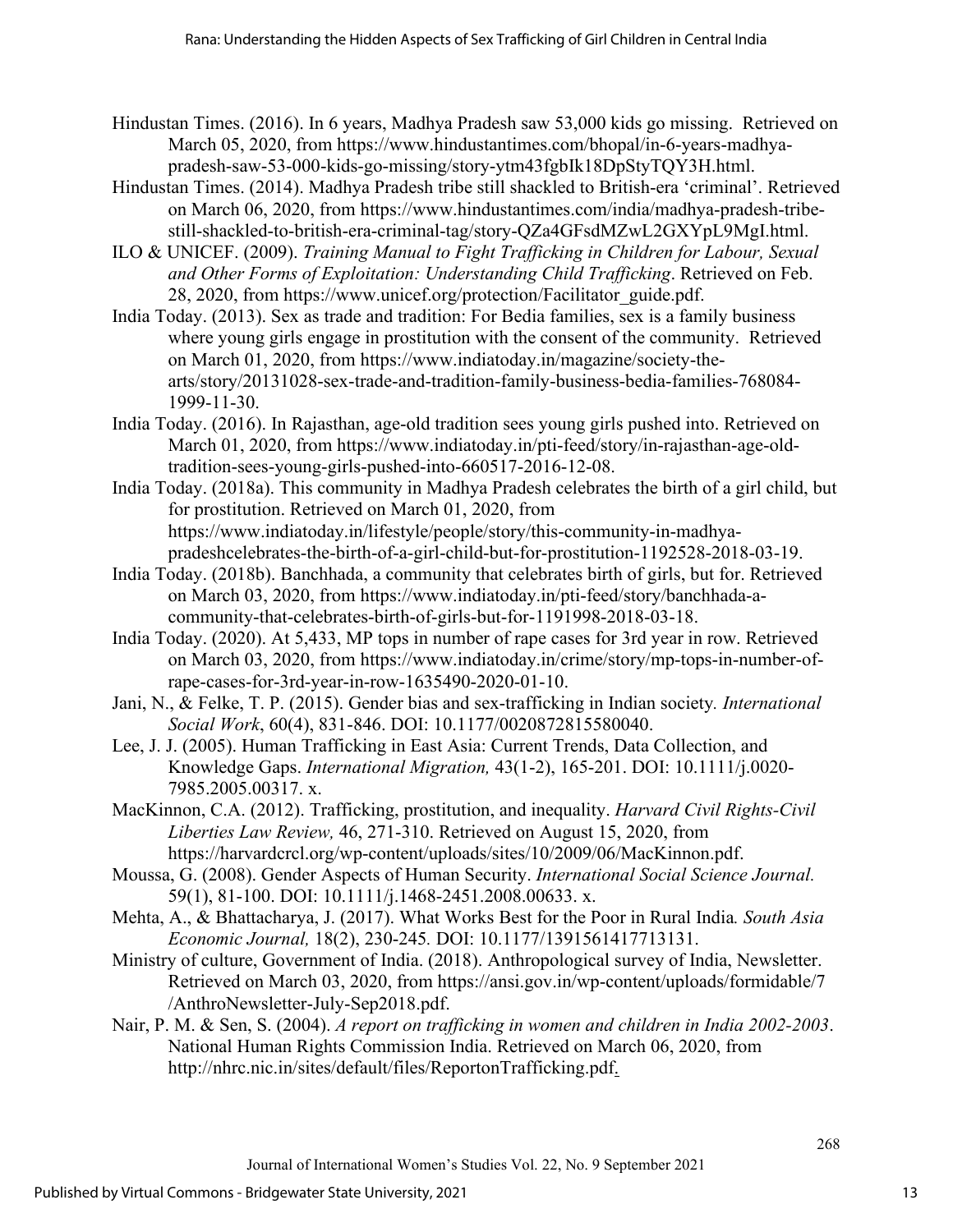- NCRB. (2019). *Report on Missing Women and Children in India*. Retrieved on March 06, 2020, from [http://www.ncrb.gov.in/missingwomen/Missingpage-merged.pdf.](http://www.ncrb.gov.in/missingwomen/Missingpage-merged.pdf)
- O'Connor, M. & Healy, G. (2006). *The Links Between Prostitution and Sex Trafficking: A Briefing Handbook*. Joint CATW-EWL Publication.
- Rana, U. (2019). Chaste Wives & Prostitute Sisters Patriarchy and Prostitution among the Bedias of India by Anuja Agrawal. *Intersections: Gender and Sexuality in Asia and the Pacific*, 43. Retrieved on March 06, 2020, from http://intersections.anu.edu.au/issue43/rana\_review.pdf.
- Rana, U., Sharma, D. & Ghosh, D. (2020<sub>a</sub>). Prostitution in northern Central India: an ethnographical study of Bedia community. *International Journal of Anthropology and Ethnology*, 4(1), 1-16. DOI: 10.1186/s41257-020-0027-5.
- Rana, U. (2020b) Cultural Hegemony and Victimisation of Bedia Women in Central India. *Space and culture, India,* 8(2), 1-10. DOI:10.20896/saci.v8i2.798.
- Saeed, F. (2002). *Taboo: The Hidden Culture of a Red Light Area*. Oxford University Press.
- Sahni, R., Shankar, V. K., Apte, H. (2008). *Prostitution and Beyond an analysis of sex work in India*. Sage India.

Santhya, K. G., Jejeebhoy, S. J. & Basu, S. (2014). *Trafficking of Minor Girls for Commercial Sexual Exploitation in India: A Synthesis of Available Evidence*. Population Council. Retrieved on March 06, 2020, from https://www.popcouncil.org/uploads/pdfs/2014PGY\_ TraffickingIndia.pdf.

Sutinah & Kinuthia, K. M. (2019). Trafficking of Women and Children in East Java, Indonesia. *Journal of International Women's Studies*, 20(9), 94-106. Retrieved on March 01, 2020, from https://vc.bridgew.edu/cgi/viewcontent.cgi?article=2201&context=jiws.

The Economic Times. (2020). Mumbai, Kolkata see highest women, child trafficking cases: NCRB. Retrieved on March 11, 2020, from https://economictimes.indiatimes.com/news/politics-and-nation/mumbai-kolkata-seehighest-women-child-trafficking-cases-ncrb-study/articleshow/74053964.cms?from=mdr.

- The Hindu. (2016). Dance, dance, dance. Retrieved on March 11, 2020, from https://www.thehindu.com/news/national/other-states/Dancedancedance/article11796369.ece.
- The Hindu. (2020). Maharashtra records highest number of missing women: NCRB. Retrieved on March 11, 2020, from https://www.thehindu.com/news/national/maharashtra-recordshighest-number-of-missing-women-ncrb/article30728296.ece.
- The Hindu Business Line. (2017). Childhood for sale. Retrieved on Feb. 06, 2020, from https://www.thehindubusinessline.com/blink/know/childhood-forsale/article9790915.ece.
- The Times of India. (2015a). BIMARU club still has 4 states. Retrieved on Feb. 06, 2020, from https://timesofindia.indiatimes.com/india/BIMARU-club-still-has-4 tates/articleshow/48461107.cms
- The Times of India. (2015b). Madhya Pradesh tops in foeticide: NCRB. Retrieved on Feb. 06, 2020, from

ttp://timesofindia.indiatimes.com/articleshow/48545563.cms?utm\_source=contentofinter est&utm\_medium=text&utm\_campaign=cppst.

The Times of India. (2015c). From dance bars to school: Bedia girls on reforms path. Retrieved on Feb. 07, 2020, from https://timesofindia. indiatimes.com/city/agra/From-dance-barsto-school-Bedia-girls-on-reforms-path/articleshow/50338469.cms.